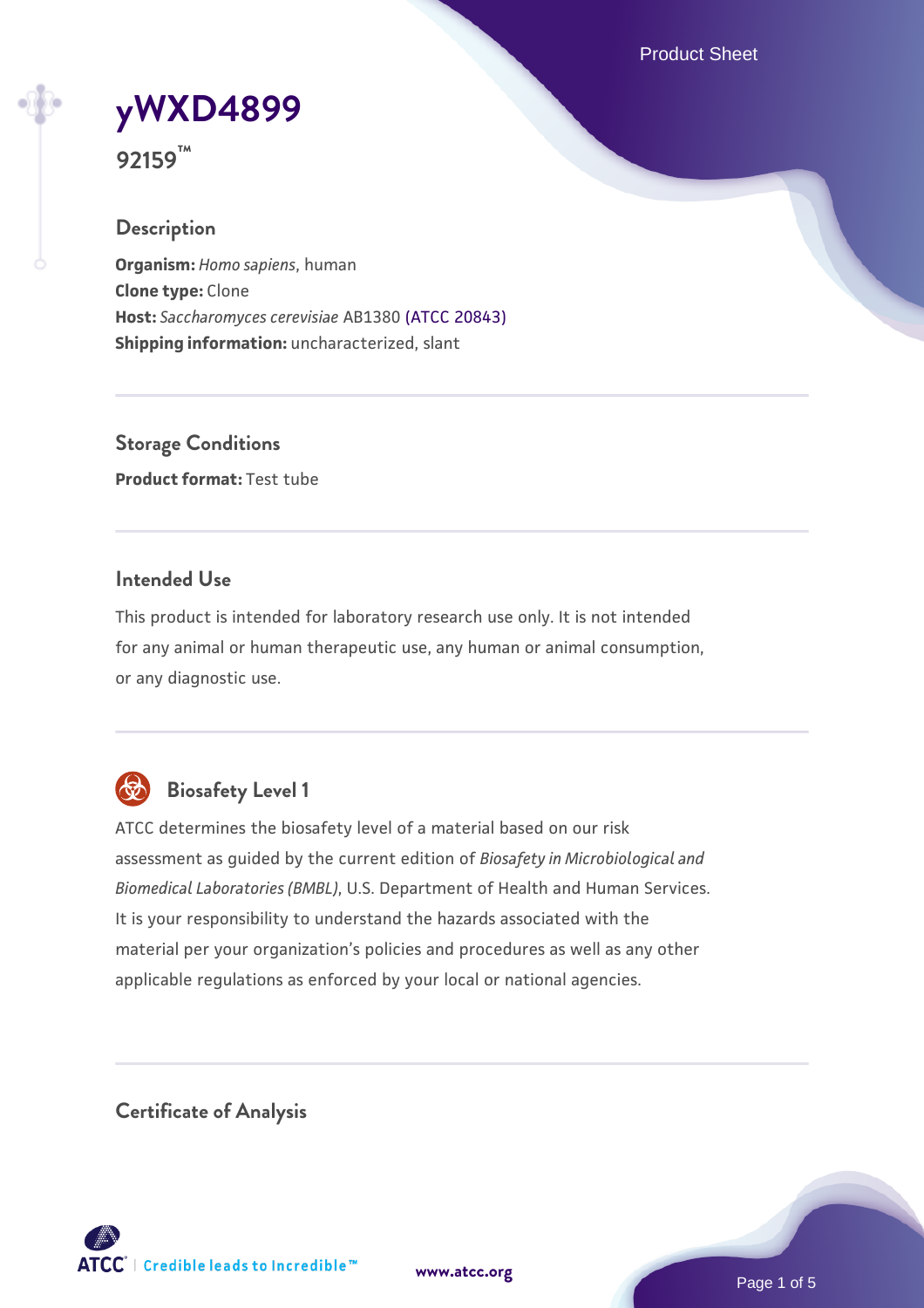### **[yWXD4899](https://www.atcc.org/products/92159)** Product Sheet **92159**

For batch-specific test results, refer to the applicable certificate of analysis that can be found at www.atcc.org.

# **Insert Information**

**Type of DNA:** genomic **Genome:** Homo sapiens **Chromosome:** X X pter-q27.3 **Gene name:** DNA Segment, single copy **Gene product:** DNA Segment, single copy [DXS3864] **Gene symbol:** DXS3864 **Contains complete coding sequence:** Unknown **Insert end:** EcoRI

# **Vector Information**

**Construct size (kb):** 220.0 **Intact vector size:** 11.454 **Vector name:** pYAC4 **Type of vector:** YAC **Host range:** *Saccharomyces cerevisiae*; *Escherichia coli* **Vector information:** other: telomere, 3548-4235 other: telomere, 6012-6699 Cross references: DNA Seq. Acc.: U01086 **Cloning sites:** EcoRI **Markers:** SUP4; HIS3; ampR; URA3; TRP1 **Replicon:** pMB1, 7186-7186; ARS1, 9632-10376

# **Growth Conditions**

**Medium:** 



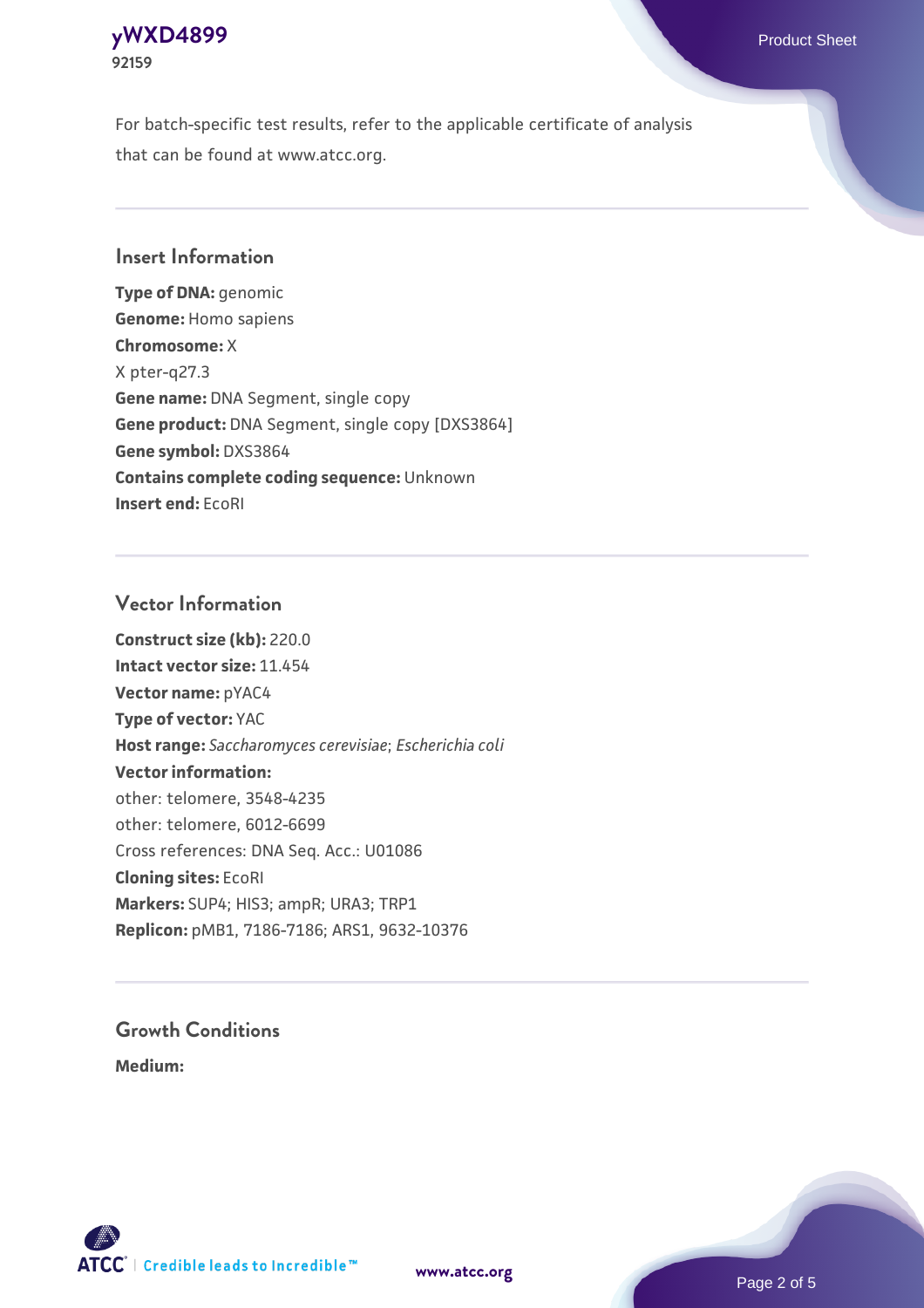**[yWXD4899](https://www.atcc.org/products/92159)** Product Sheet **92159**

[ATCC Medium 1245: YEPD](https://www.atcc.org/-/media/product-assets/documents/microbial-media-formulations/1/2/4/5/atcc-medium-1245.pdf?rev=705ca55d1b6f490a808a965d5c072196) **Temperature:** 30°C

#### **Notes**

More information may be available from ATCC (http://www.atcc.org or 703- 365-2620).

# **Material Citation**

If use of this material results in a scientific publication, please cite the material in the following manner: yWXD4899 (ATCC 92159)

# **References**

References and other information relating to this material are available at www.atcc.org.

#### **Warranty**

The product is provided 'AS IS' and the viability of ATCC® products is warranted for 30 days from the date of shipment, provided that the customer has stored and handled the product according to the information included on the product information sheet, website, and Certificate of Analysis. For living cultures, ATCC lists the media formulation and reagents that have been found to be effective for the product. While other unspecified media and reagents may also produce satisfactory results, a change in the ATCC and/or depositor-recommended protocols may affect the recovery, growth, and/or function of the product. If an alternative medium formulation or reagent is used, the ATCC warranty for viability is no longer



**[www.atcc.org](http://www.atcc.org)**

Page 3 of 5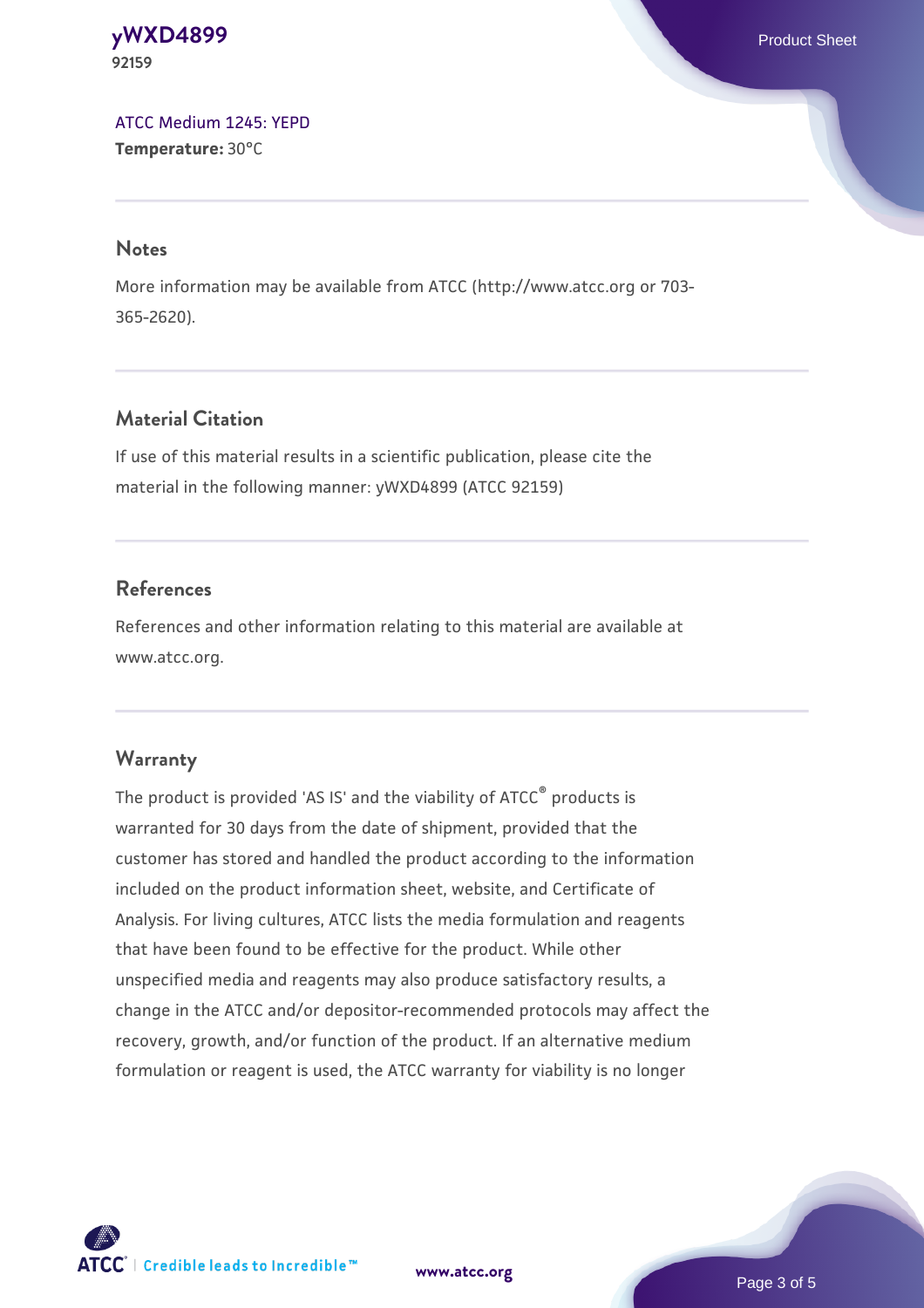**[yWXD4899](https://www.atcc.org/products/92159)** Product Sheet **92159**

valid. Except as expressly set forth herein, no other warranties of any kind are provided, express or implied, including, but not limited to, any implied warranties of merchantability, fitness for a particular purpose, manufacture according to cGMP standards, typicality, safety, accuracy, and/or noninfringement.

#### **Disclaimers**

This product is intended for laboratory research use only. It is not intended for any animal or human therapeutic use, any human or animal consumption, or any diagnostic use. Any proposed commercial use is prohibited without a license from ATCC.

While ATCC uses reasonable efforts to include accurate and up-to-date information on this product sheet, ATCC makes no warranties or representations as to its accuracy. Citations from scientific literature and patents are provided for informational purposes only. ATCC does not warrant that such information has been confirmed to be accurate or complete and the customer bears the sole responsibility of confirming the accuracy and completeness of any such information.

This product is sent on the condition that the customer is responsible for and assumes all risk and responsibility in connection with the receipt, handling, storage, disposal, and use of the ATCC product including without limitation taking all appropriate safety and handling precautions to minimize health or environmental risk. As a condition of receiving the material, the customer agrees that any activity undertaken with the ATCC product and any progeny or modifications will be conducted in compliance with all applicable laws, regulations, and guidelines. This product is provided 'AS IS' with no representations or warranties whatsoever except as expressly set forth herein and in no event shall ATCC, its parents, subsidiaries, directors, officers, agents, employees, assigns, successors, and affiliates be liable for indirect, special, incidental, or consequential damages of any kind in connection with or arising out of the customer's use of the product. While reasonable effort is made to ensure authenticity and reliability of materials on deposit, ATCC is not liable for damages arising from the misidentification or



**[www.atcc.org](http://www.atcc.org)**

Page 4 of 5